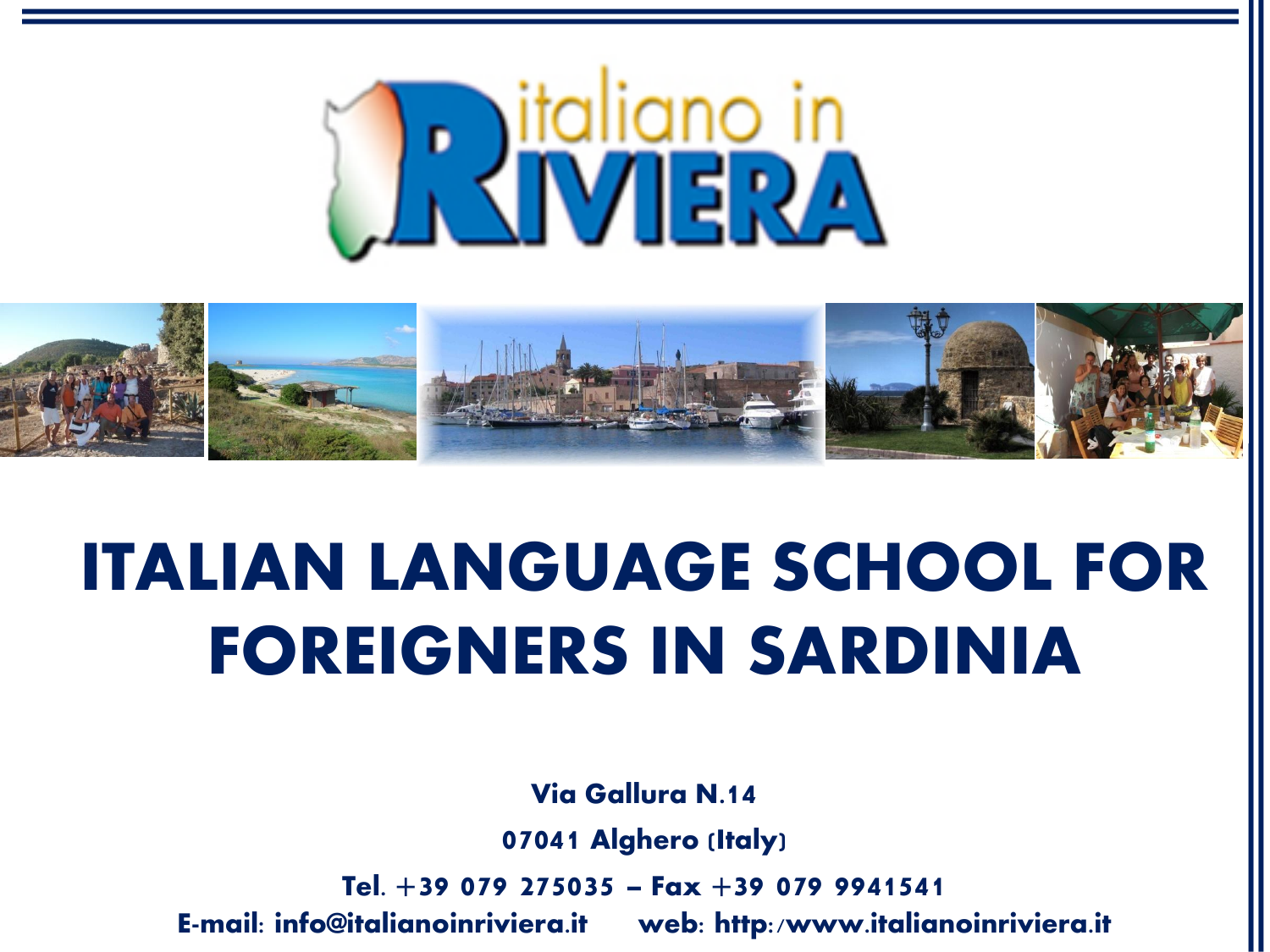# liano ir

# **WHO WE ARE**



**Italiano in Riviera** has been involved in the field of language teaching for 10 years, offering courses in Italian as a second language, English, Spanish and French.

Our staff is made up of young, enthusiastic, qualified professionals with teaching experience.

The school's Director, Piermario Cesaraccio, and his colleagues will be willing to give you any help you may require regarding course-work, accommodation or anything else during your stay in Sardinia.

### **OUR LOCATION**

The school is situated very close to the picturesque harbour of Alghero **at 5 minutes walk to the beach** and only at a short walk from Alghero's old town.

The location is ideal for exploring the region's breathtaking beaches or for spending an afternoon shopping in the lively streets of the town centre.

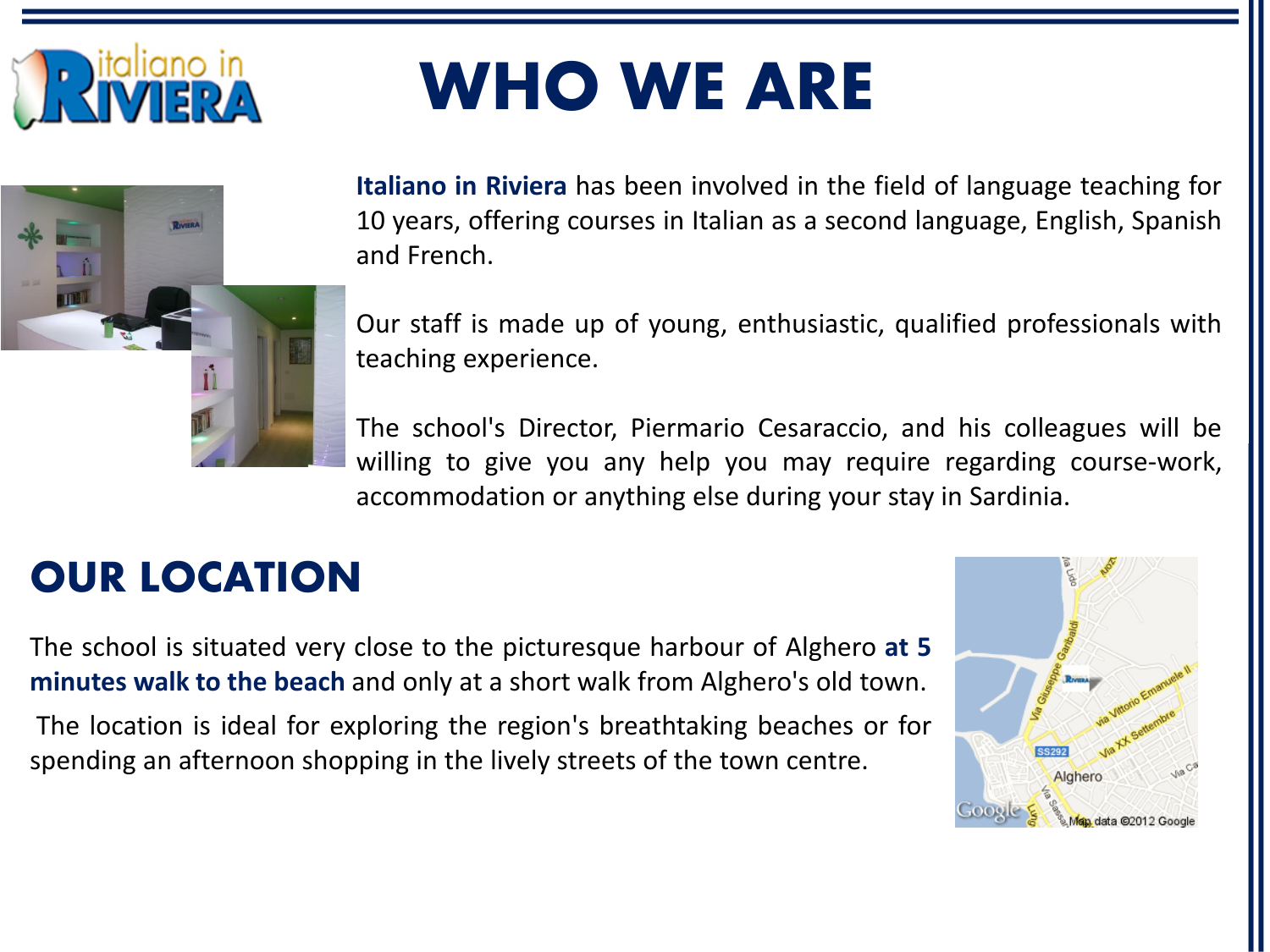

### **ALGHERO**









Within the fascinating Island of Sardinia, Alghero is a lively town on the wonderful sea of Sardinia.

 $\blacksquare$ Italy

**Sardinia** 

The city of Alghero (population of about 45,000, rising to about 100,000 in summer). It is situated in the North-West of the island on the Riviera del Corallo or Coral Riviera, and is sheltered by the stunningly beautiful headland of Capo Caccia.

Alghero has an International Airport, two Hospitals, a new growing University, supermarkets, different shops and lots of sports can be practiced.

In addition to its wonderful beaches, there are three natural parks that can be easily reached from the town centre by car, bike or buses.

The numerous bars, restaurants and clubs make Alghero one of the preferred tourists' destinations in Sardinia especially during the busy summer months. Despite Alghero is without doubt one of the island's entertainment hotspots it also offers quite and peace for those who require a relaxing holiday by the best sea in south of Europe.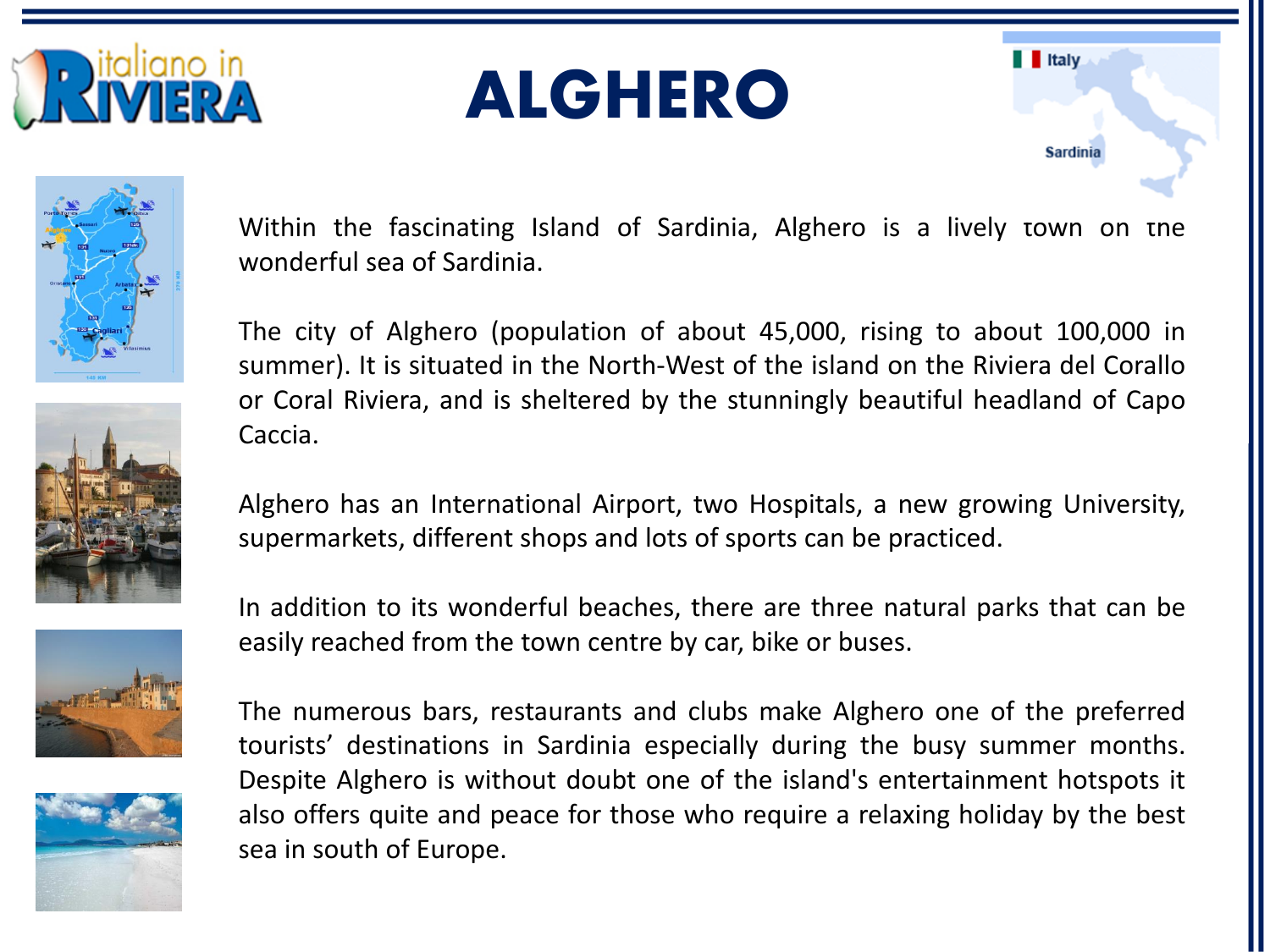# **italiano in**<br>**ERA**

# **OUR COURSES**

All courses are taught by highly trained instructors specialized in the teaching of Italian as a foreign language. The permanent teaching staff is directed by a coordinator, who also supervises the development of new and up-to-date teaching materials. Lessons are held Monday through Friday in the morning or afternoon.

#### **The quality of Italiano in Riviera Courses**

Qualified native-speaking teachers, simple and effective teaching methods, small groups of 6-8 students in a fun and stimulating atmosphere.

- **General Course**
- **Combined Course**
- **Italian Language Course + Italian and Sardinian Art History**
- **Italian + Water sports**
- **Italian + Tennis**
- **Italian + Cookery**
- **One- to - One**

**The chosen teaching method favours active participation and interaction in the classroom, promoting the student's integration, both linguistic and cultural.**